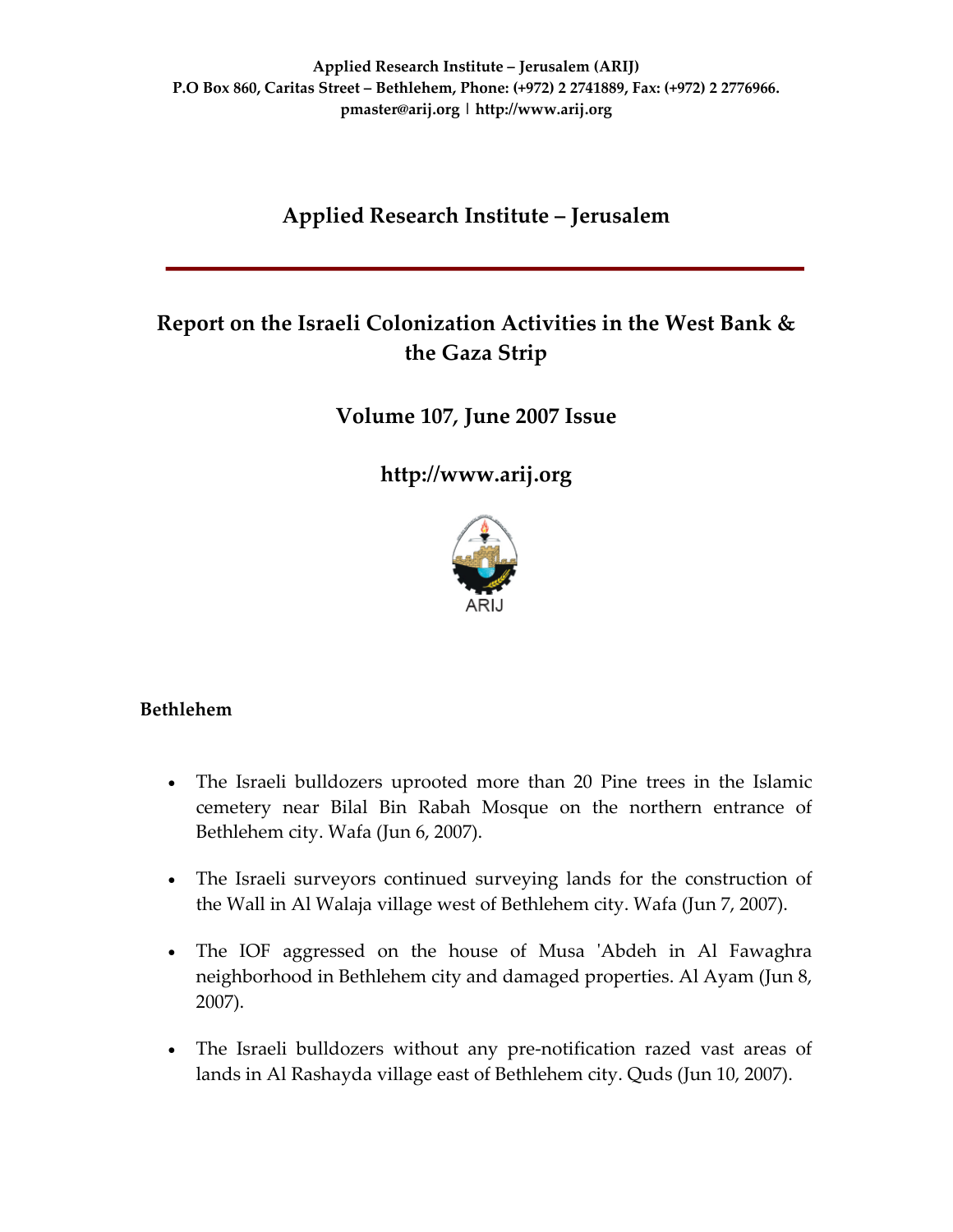- The Israeli Ministry of Antique is surveying lands in Al Walaja village west of Bethlehem city in order to prepare lands for the wall constructions. Quds (Jun 19, 2007).
- The Israeli settlers of Tequ'a set fire into 300 dunums of lands in Tequ' village east of Bethlehem city causing the damage of 400 Olive trees. Wafa (Jun 23, 2007).

## **Hebron**

- The Israeli troops invaded Adh Dhahiriya town south of Hebron city and aggressed on the Palestinian houses of Talʹat ʹAref Talab, Suleiman Al Samamra and Basam Saʹed Al Hawi. Wafa (Jun 2, 2007).
- The IOF took over the two houses of 'Arafat Bayoud Al Tamemi and Abu Zeid in Hebron city and turned them into military watch point, in the time the IOF aggressed on the house of Saber Abu Sneyneh. Wafa (Jun 7, 2007).
- The evacuation the occupied Palestinian house which was named "The red house" and is located near the "prayers road" in Hebron was delayed. Quds (Jun 7, 2007).
- The IOF aggressed on the houses of Anis and Suleiman Daoud Al Khatib in Luza area west of Hebron city and damaged properties, in the time the Israeli troops penetrated Kharsa and Yatta villages and surrounded the houses of Basam Al Zard and Muhammad Abu Hmaid. Wafa (Jun 9, 2007).
- The Israeli Forces aggressed on the houses of Muhammad 'Adnan Abu Zalta and 'Abed Rabou Radwan Abu Zalta in Idhna town and caused severe losses. Wafa (Jun 10, 2007)
- The Israeli settlers aggressed on the Palestinian houses in Tel Al Rumeida neighborhood causing severe damages. Wafa (Jun 10, 2007).
- The Israeli Forces invaded Al 'Aroub camp north of Hebron city and aggressed on the houses. Among owners known: Muhammad Hamy Abu Ghazy, Nabil Saleh Abu Qanaʹ, Muhammad Yousif Abu Ghazy,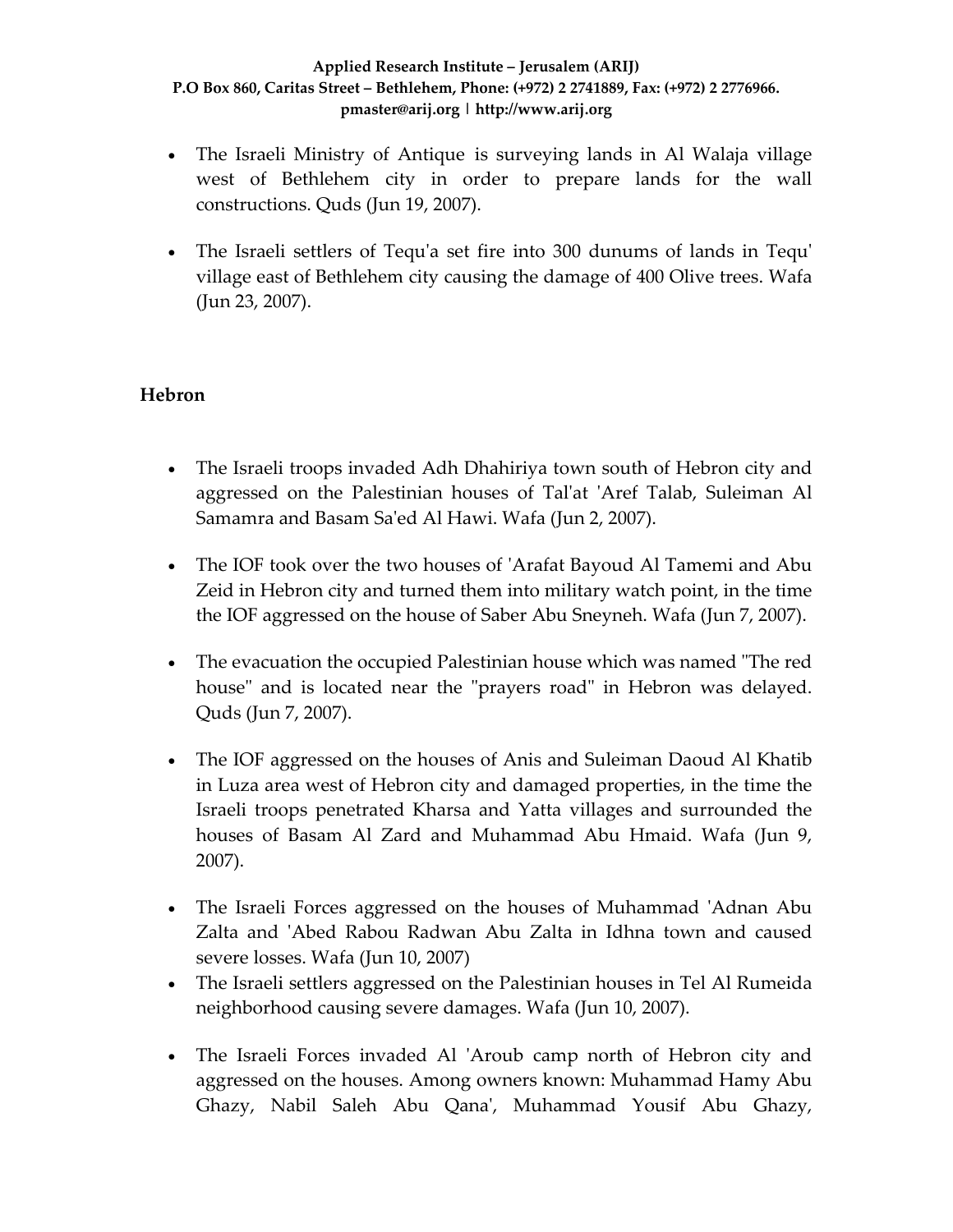Muhammad 'Ali Al 'Aza, Muhammad 'Abas Abu Raya, Haytham and ʹAbed Allah Musa Al ʹAlama. Wafa (Jun 11, 2007).

- The IOF aggressed on several numbers of Palestinian houses in Hebron city. Among the houses known were the houses of Martyr Yahya Isaac Al Ja'bary and Yacoub Al Za'arer. Wafa (Jun 11, 2007).
- The Israeli security guarding Qiryat Arba' settlement in Hebron warned ʹAbed El Hai and Jamel Abu Isʹefan to demolish their 100 m² agricultural barrack located near the fence surrounding the settlement. Wafa (Jun 16, 2007).
- The Israeli settlers took over 13 dunums of lands in Yatta town south of Hebron city which belong to Al Jabarin family. Moreover, the Israeli settlers of Maʹon closed the road between Khirbet Tuba and Al Tawani village and the road between Khirbet Susiya and the communities beside Susiya settlement. Wafa (Jun 23, 2007).
- The Israeli settlers of Ramat Yashai set fire into 7 dunums of lands and caused the damage of 70 Olive trees and hundreds of Almond and Vine trees in Tel Al Rumeida neighborhood which belong to the inheritance of Ratib Salim Abu Haykal. Wafa (Jun 23, 2007).
- The Israeli settlers of Hagai set fire into 15 dunums of lands planted with forest and fruitful trees and vast areas of lands planted with Wheat and Barley in Dura town south of Hebron city. Among owners known were Muhammad and Nimr Issa Dudin. Wafa (Jun 24, 2007).
- The Israeli settlers under the cover of the IOF prevented Palestinian surveyors and landowners from accessing their lands near Susiya settlement in Yatta town south of Hebron city. Wafa (Jun 25, 2007).
- The Israeli settlers of Susiya tried to take over 150 dunums of lands planted with Olives south of Yatta town which belong to Al Khalayla family. Wafa (Jun 26, 2007).
- The Israeli troops set fire into 2000 Olive, Almond and vine trees in Zeev area southeast of Hebron city and belong to Khalil Muhammad Musa Makhamreh, ʹAwny Al Jenaid, ʹAbed El Salam Al Jenaid, Yaccoub Saleh,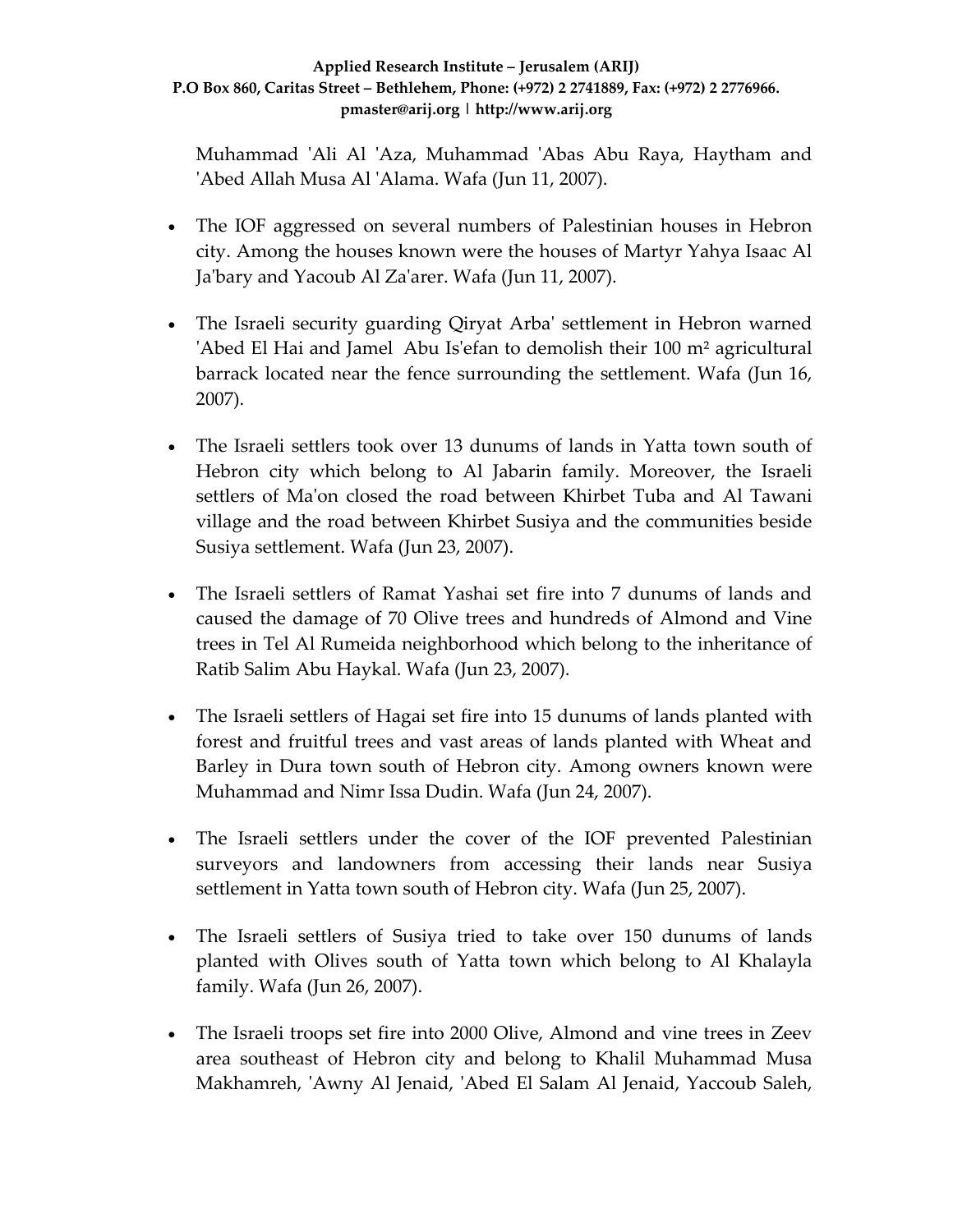ʹAbed El Salam AL Qawasmeh and Mustafa Al Jenaid. Wafa (Jun 27, 2007).

• The IOF constructed military watch point and a tower on Kharsa-Dura road junction south of Hebron city. Wafa (Jun 27, 2007).

## **Jenin**

- The IOF took over several numbers of houses in addition to 'Ezat Abu Al Rab School in Qabatya town south of Jenin city and transferred them into military posts and hindered students from reaching their schools. Wafa (Jun 5, 2007).
- The IOF aggressed on 30 houses in Qabatya town and demolished properties and stuff. Among owners known was Muhammad Mustafa Nazal. Quds (Jun 6, 2007).
- The IOF penetrated into Qabatya town south of Jenin and aggressed on the houses of ʹAbed El Salam Hanaysha, Muhammad Ikmel, Ahmad Nazal, Muhammad Ahmad Zakarneh, and ʹAla Zakarneh, Khalil Ikmel and Tayseer Zakarneh and forced dwellers to evacuate houses under the threat of weapons. Moreover the IOF handed families of wanted Palestinian men notices to demolish their houses if their sons do not hand themselves to the IOF. Wafa (Jun 7, 2007).
- The IOF erected temporary checkpoint on Jenin-Nablus road near the southern entrance of Beir Al Basha village and hindered Palestinian access. Wafa (Jun 10, 2007).
- The Israeli bulldozers staged into Jenin city and razed a road in the center of Jein city, causing damages and losses. Wafa (Jun 10, 2007).
- The IOF took over a cement factory in Jenin city and transferred it into military watch point. Wafa (Jun 13, 2007).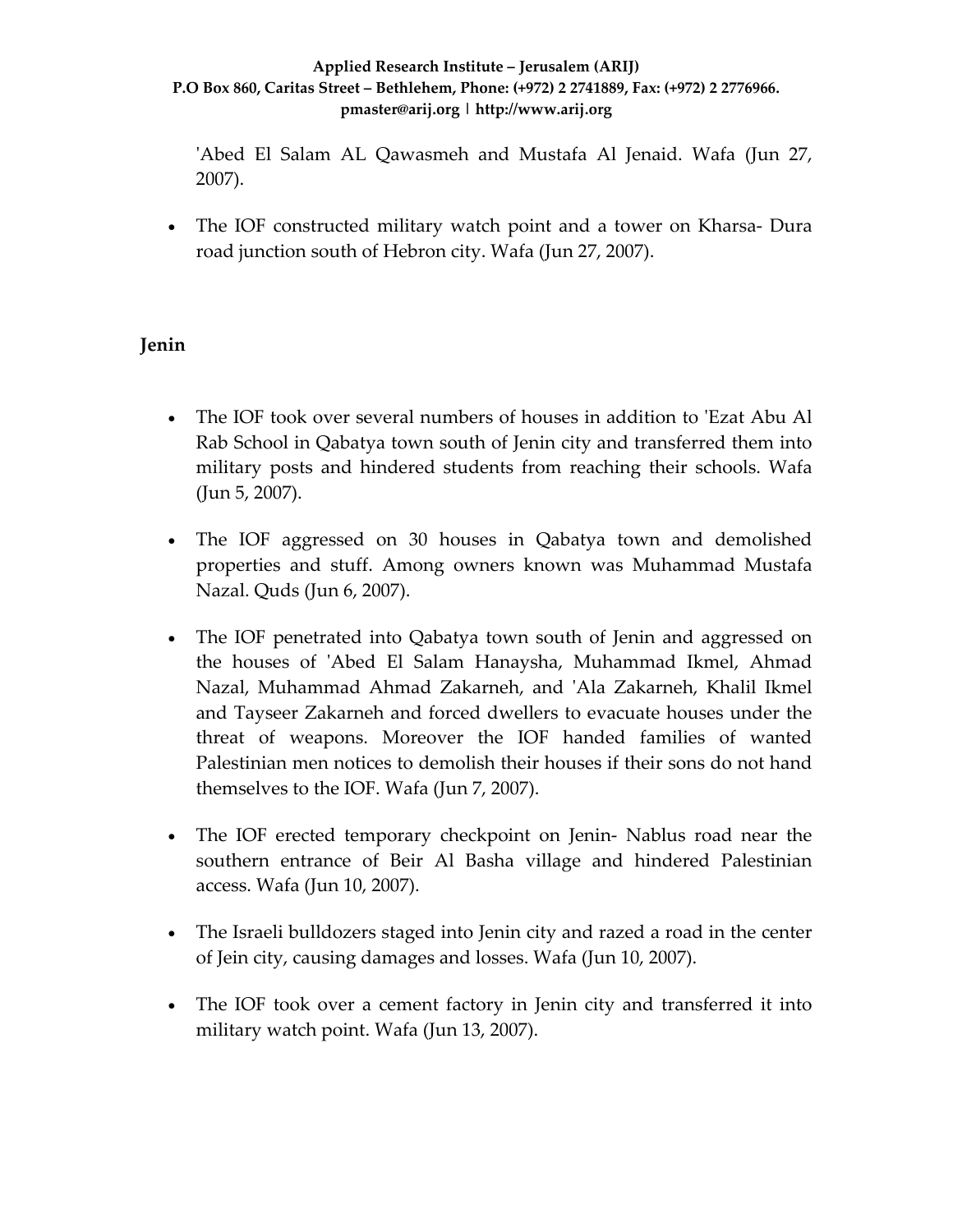- The Israeli settlers cut of the water networks supplying Silet Al Dhaher village in Jenin which caused severe shortage of water. Quds (Jun 16, 2007).
- The Israeli Forces set fire into agricultural lands in Al 'Arqa village to the west of Jenin city and caused the damage of 3000 Olive, 500 Figs, 500 Vine and 1500 Almonds. Wafa (Jun 16, 2007).

## **Jerusalem**

- The Israeli bulldozers razed 6 dunums of land owned by the electricity company in Shuʹfat camp to develop the existing checkpoint in the entrance of the camp. Quds (Jun 2, 2007).
- The Israeli settlers aggressed on the house of 'Abed El Karem Muqbil in Shuʹfat, causing severe damages and losses. Quds (Jun 4, 2007).
- The Israeli settlers accompanied by Israeli Forces opened new door in a hall in Al Qarmy neighborhood in the old city of Jerusalem which was confiscated by the Israeli committee of "Ateret Leshona". Quds (Jun 4, 2007).
- The IOF demolished the 120 meters house of 'Ali Muhammad Jum'a and the house of Jamel Ahmad Jamel Shqerat in Jabal Al Mukkabir claming that the houses are located near the Wallʹs path and were built without licenses. It is worth pointing out that the house of his brother Shaker Muhammad Jumʹa is threatened of demolition for the same pretext. Wafa+ Quds (Jun 11, 2007).
- The house of Faraj Al Malhy in Wadik Helwa in Silwan neighborhood is threatened to be confiscated by the Israeli committee of Al ʹAd under the pretext of being the real owners. Wafa (Jun 11, 2007).
- Of about 6000 Palestinian houses are threatened of demolition in Eastern Jerusalem for being built without licenses. Quds (Jun 14, 2007).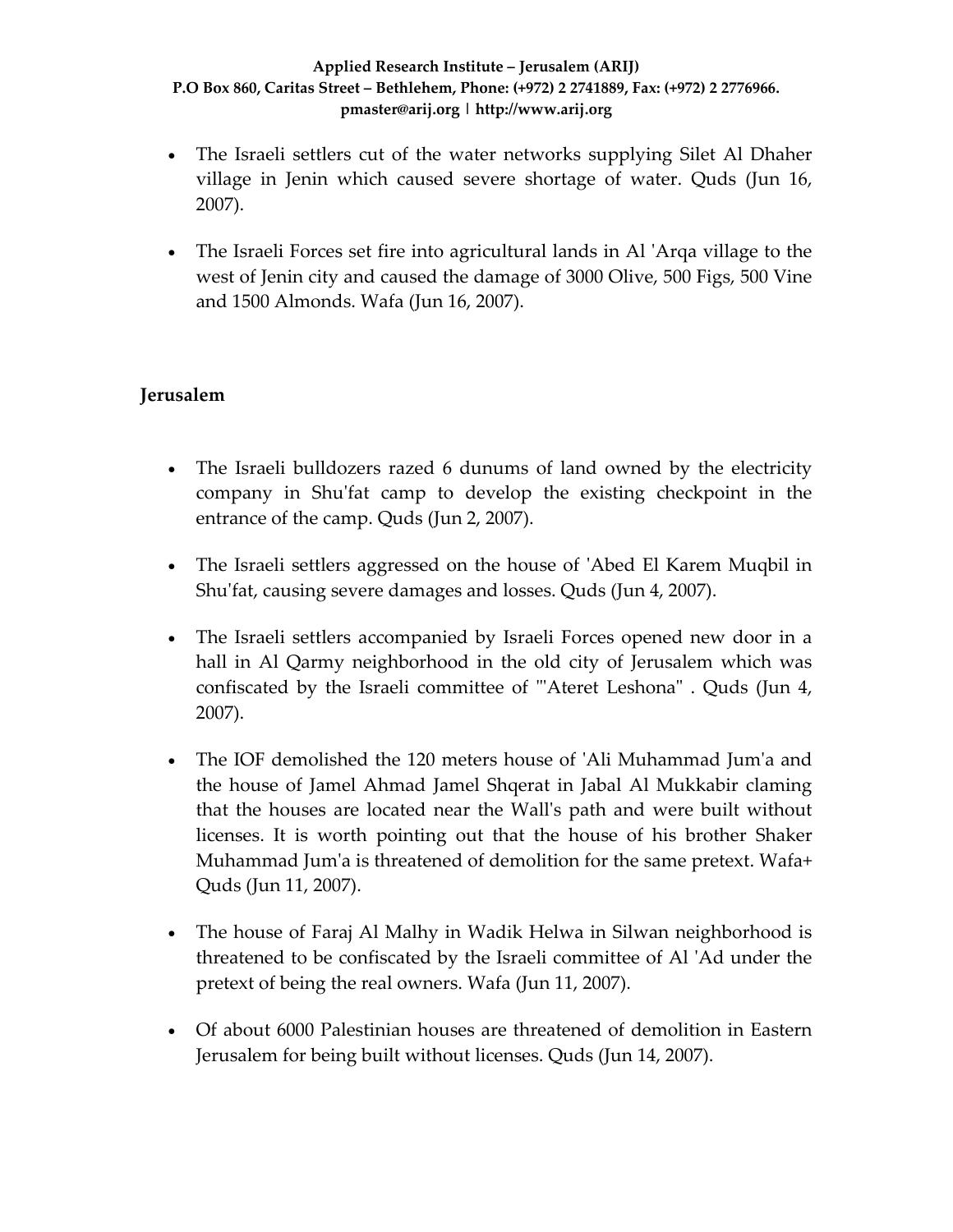- The demolition of the Palestinian houses owned by Muhammad 'Eid Hadad and Ashraf Al Jaʹbary in Jerusalem city was delayed for next year in order to start the procedures to issue building licenses during this period of time. Quds (Jun 16, 2007).
- The Israeli bulldozers demolished the three-storey building (560 m<sup>2</sup>) in Olive Mountain in Jerusalem city under the pretext of being unlicensed. The building is owned by Emad Al Muʹaqat and the total loses reached JD 100,000. Quds (Jun 20, 2007).
- Jerusalem Municipality issued an order to take over lands located in Blocks 3012 and 30124, Parcels 15, 40, 45, 39, 18, 17 and 22 in Wad Hilwa area in Silwan in order to use it as a car plot. Lands belong to Khalil Saleh 'abed El Rahman Al 'Abasy, Ahmad Suleiman Qara'in, Muhammad Ahmad Musa Al Agha, Mahud ʹAtta Allah Lutfi, Hilweh Hussein, Khalil, Muhammad 'Atta Allah Lutfi and the Orthodox Patriarch. Quds (Jun 21, 2007).
- 'Ali Salah family (55 dwellers) is threatened of evacuation from their house in Beit Safafa neighborhood in Jerusalem because the Israeli settler Isaac Keflik claims his ownership of the house and lands. Quds (Jun 30, 2007).

## **Nablus**

- The IOF demolished several numbers of houses and commercial stores in the old city of Nablus . Wafa (Jun 2, 2007).
- The IOF closed Al Bathan checkpoint east of Nablus city and hindered Palestinian access to and from the city, whereby Israeli Forces manning Yitzhar checkpoint south of the governorate also obstructed Palestinian access and forced them wait long hours under the sun. Wafa (Jun 3, 2007).
- The Israeli Forces aggressed on Beita market south of Nablus city and caused severe losses to the products and forced owners to evacuate the area under the threat of weapons. Wafa (Jun 4, 2007).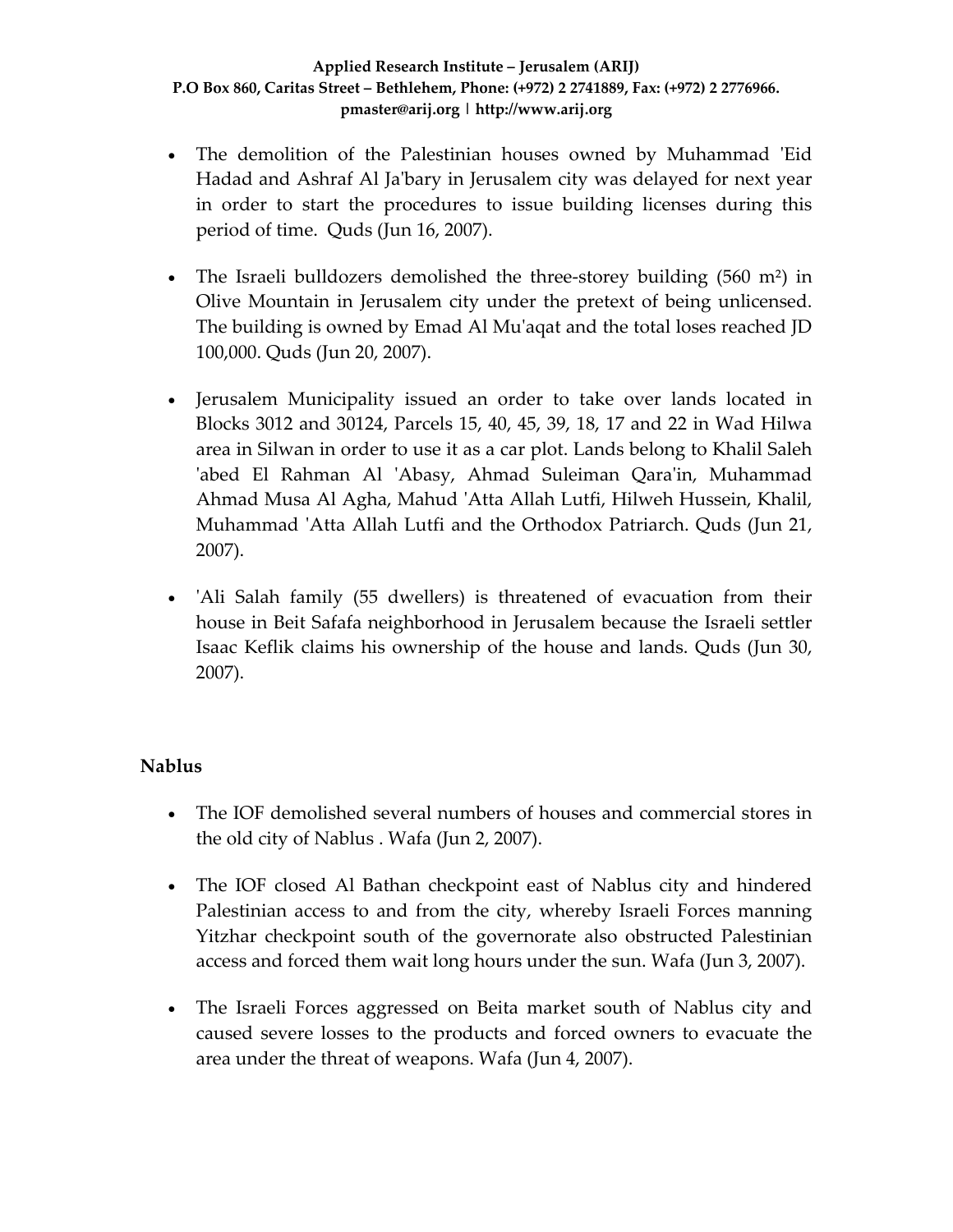- The Israeli troops manning Al Bathan checkpoint hindered Palestinian access to and from the city of Nablus . Wafa (Jun 10, 2007).
- The Israeli Forces closed Jenin- Nablus main road and constructed temporary checkpoints north of the West Bank in order to provide security for Israeli settlers planning to march to the dismantled settlement of Homesh. Wafa (Jun 12, 2007).
- The Israeli troops closed the northern entrance of Nablus city and also erected temporary checkpoint near Al Serafi theme park on Nablus‐ Al Bathan checkpoint and detained cars and hindered Palestinian access to and from the city. Wafa (Jun 14, 2007).
- The IOF erected temporary checkpoint south of Nablus city on the main road near the junction of Yizhar settlement. Wafa (Jun 17, 2007).
- The Israeli settlers set fire into the harvested Wheat products owned by Muhammad ʹAbed Allah Ahmad Ishtaya in Tel village southwest of Nablus city. Wafa (Jun 18, 2007).
- The Israeli settlers of Yizhar south of Nablus city aggressed on the house of Rahma Al Najar in Burin village stole 40 sheepʹs and uprooted 10 Olive, Lemon and Fig trees. Quds (Jun 22, 2007).
- The Israeli troops detained Palestinian cars in the northeastern entrance of Nablus city by erecting temporary checkpoint and hindered Palestinian access. Wafa (Jun 26, 2007).
- The Israeli Forces staged into Nablus city and dynamited the Electricity Generator in Amman Streetand caused damages to the commercial stores in the city. Wafa (Jun 28, 2007).
- The IOF destroyed the house of Abu Zuhri Al Safandi with a neighboring house in Al Nasr neighborhood in the old city of Nablus . Wafa (Jun 29, 2007).
- The IOF caused severe losses and damages to 40 Palestinian houses in the old city of Nablus in the last incursion in the city and took over 20 others turning them into military posts. Wafa (Jun 29, 2007).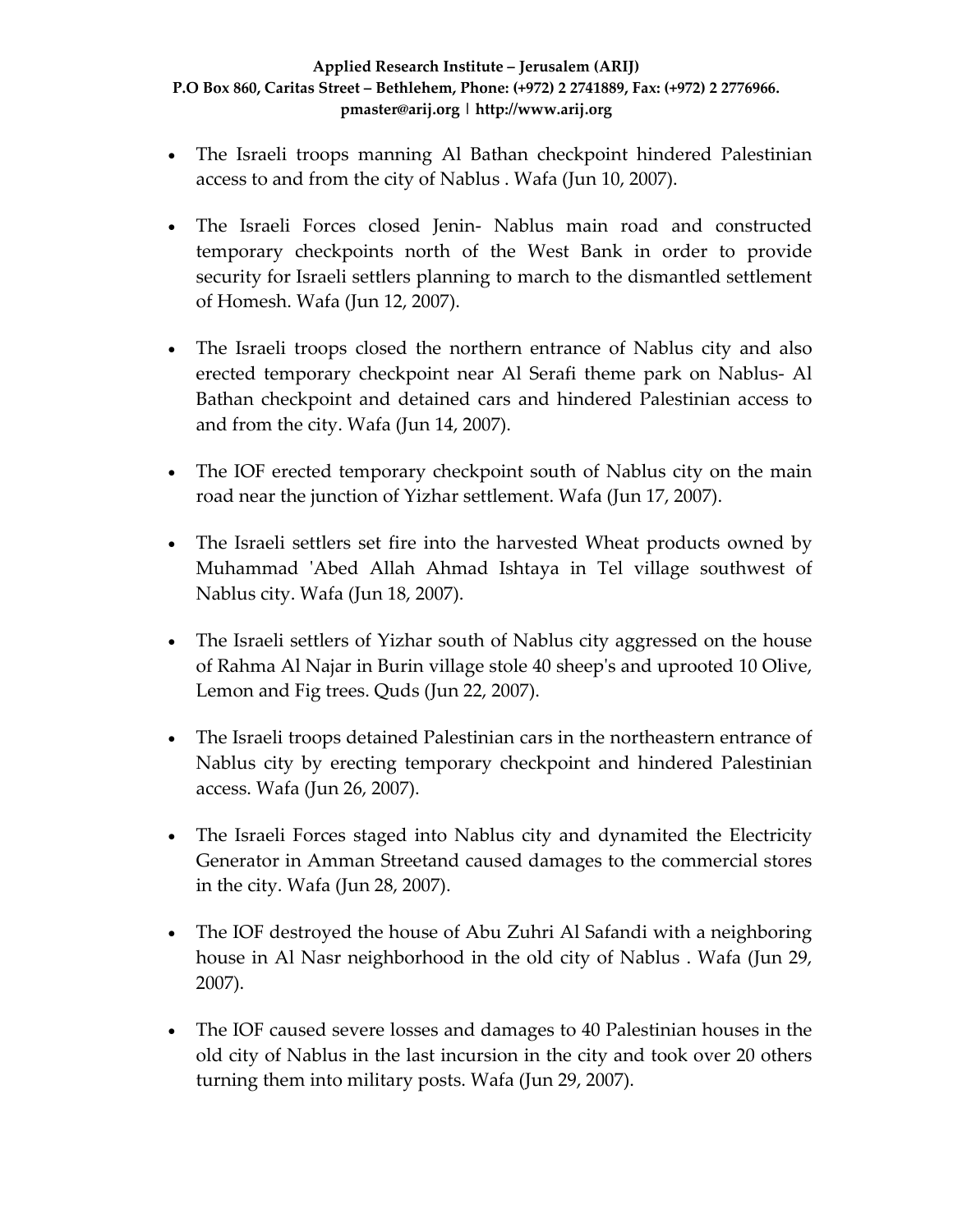## **Qalqiliya**

- The IOF erected three checkpoints on the northern entrance of 'Azun town east of Qalqiliya city, near Al Nafaq crossing point south of the city and on the eastern entrance of Qalqiliya, hindering access to and from the city. Wafa & Al Ayam (Jun 5, 2007).
- The IOF erected four checkpoints in Qalqiliya governorate of which three of them were constructed between ʹAzun town and Qalqiliya city and the fourth was constructed between the city and its southern villages. Wafa (Jun 10, 2007).

## **Ramallah**

- The IOF set fire into tens of dunums of lands planted with Olives in Bil'in village west of Ramallah city which belong to Muhammad Ibrahim Abu Rahma, Saleh Al Khateb and his son Faysal. Wafa (Jun 1, 2007).
- The Israeli settlers of Halmesh aggressed on the Palestinian landowners in Deit Nitham village north of Ramallah city and hindered them from reaching the water spring near the village. Wafa (Jun 2, 2007).
- The Israeli Forces manning 'Atara checkpoint north of Ramallah city detained Palestinians accessing the city for hours. Wafa (Jun 10, 2007).
- The Israeli troops broke into a medical clinic in Al Mugheir village in Ramallah and caused severe losses to the properties. Quds (Jun 28, 2007).

## **Ramallah**

• The IOF set fire into tens of dunums of lands planted with Olives in Bil'in village west of Ramallah city which belong to Muhammad Ibrahim Abu Rahma, Saleh Al Khateb and his son Faysal. Wafa (Jun 1, 2007).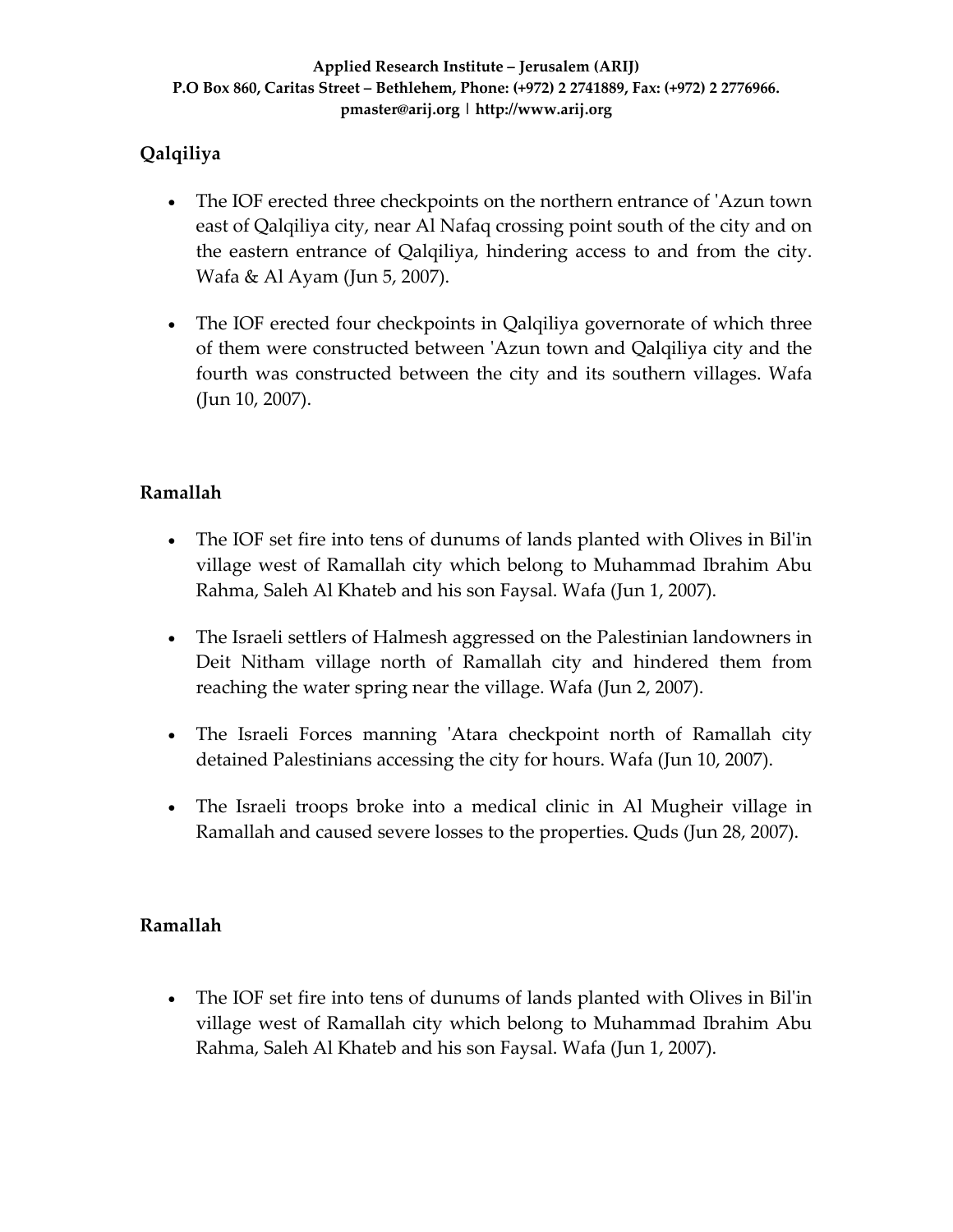- The Israeli settlers of Halmesh aggressed on the Palestinian landowners in Deit Nitham village north of Ramallah city and hindered them from reaching the water spring near the village. Wafa (Jun 2, 2007).
- The Israeli Forces manning 'Atara checkpoint north of Ramallah city detained Palestinians accessing the city for hours. Wafa (Jun 10, 2007).
- The Israeli troops broke into a medical clinic in Al Mugheir village in Ramallah and caused severe losses to the properties. Quds (Jun 28, 2007).

## **Salfit**

- The Israeli settlers accompanied by the Israeli Forces penetrated into Kafl Haris town west of Salfit and aggressed on the Palestinian houses and properties. Wafa (Jun 8, 2007).
- The IOF closed the northern entrance of Marda town and hindered Palestinian access to and from the city. Wafa (Jun 10, 2007).
- The Israeli settlers of Ariel set fire into 100 Olive trees in Kafl Haris town west of Salfit which belong to Na'im Rajeh Abu Yaccoub. Quds (Jun 12, 2007).
- The IOF handed out seven residents in Yasuf town east of Salfit military notices to stop the constructions of their houses preparing them for demolition. Houses belong to: Muhammad Yousef Qasem ʹEbaya, Basel Mefleh Reziq Yasin, Najeh Ibrahim Khalil Yasin, Ayoub Hassan Ayoub, Mash‐hour Shaher Muhammad Yasin, Zakariya Shaher Muhammad Yasin, Naʹem Ahmad Musa Hussein, Juhad Mahmud Falah ʹAbed El Fatah and ʹAbed Allah Metʹib ʹAbed El Qader ʹAbed El Fatah. Wafa (Jun 13, 2007).
- The Apples and prune trees were damaged in Salfit city by the pigs freed by the Israeli settlers of Ariel. Wafa (Jun 13, 2007).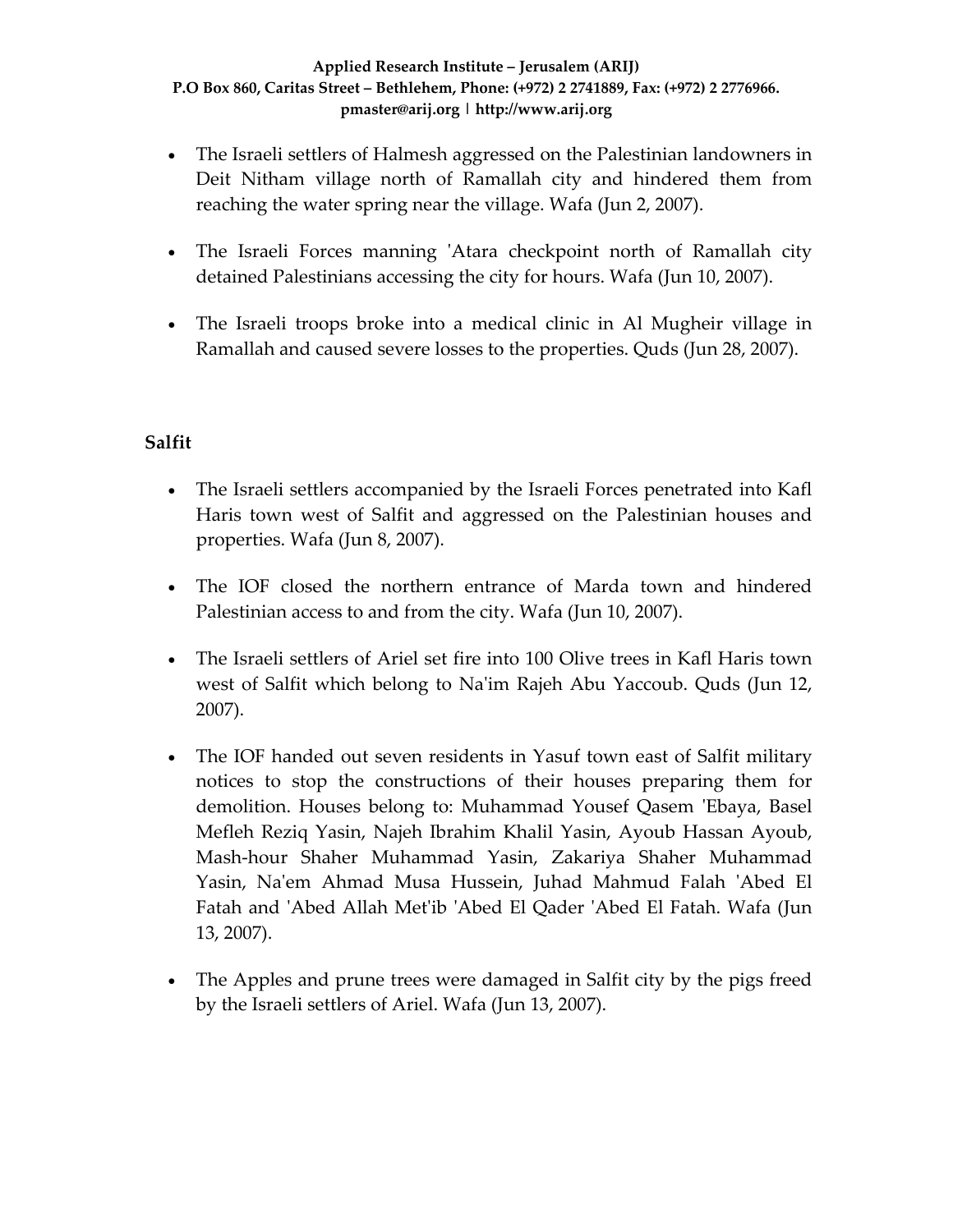## **Tulkarm**

- The IOF closed the agricultural roads leading to the areas near the Segregation Wall in Deir Al Ghusun town with earth mounds and prevented landowners from reaching their lands. Quds (Jun 1, 2007).
- The Israeli settlers of Haresh and Kibutz Mazr set fire into 200 dunums of lands in 'Akaba town north of Tulkarm city. It is worth pointing out that these dunums are already isolated by the Segregation Wall. Maan news (Jun 10, 2007).
- The Israeli settlers set fire into tens of Olive and Almond trees in Fir'un village south of Tulkarm and owned by Kamel 'Attiya and Abu Hadiya. Wafa (Jun 14, 2007).
- The Israeli settlers set fire into 200 dunums of agricultural lands planted with Olive trees in Fir'un village south of Tulkarm. Lands belong to the inheritance of Kamel 'Attiya Abu Hadya and 'Attiya 'Attiya Abu Hadya. Wafa (Jun 17, 2007).
- The Israeli Forces erected temporary checkpoint on Far'un village junction south of Tulkarm city and abstracted the Palestinian movement in and out of the city. Wafa (Jun 23, 2007).
- The Israeli forces closed the road leading to the dumping site in Deir Al Ghusun town north of Tulkarm with earth mounds and road blocs. Wafa (Jun 26, 2007).

## **Tubas**

• The IOF set fire into more than 1000 dunums of lands in the grazing areas east of Tubas city in the northern valleys and cut electricity from 23 villages and towns in the area due to the Israeli militarized activities in the area. Wafa (Jun 5, 2007).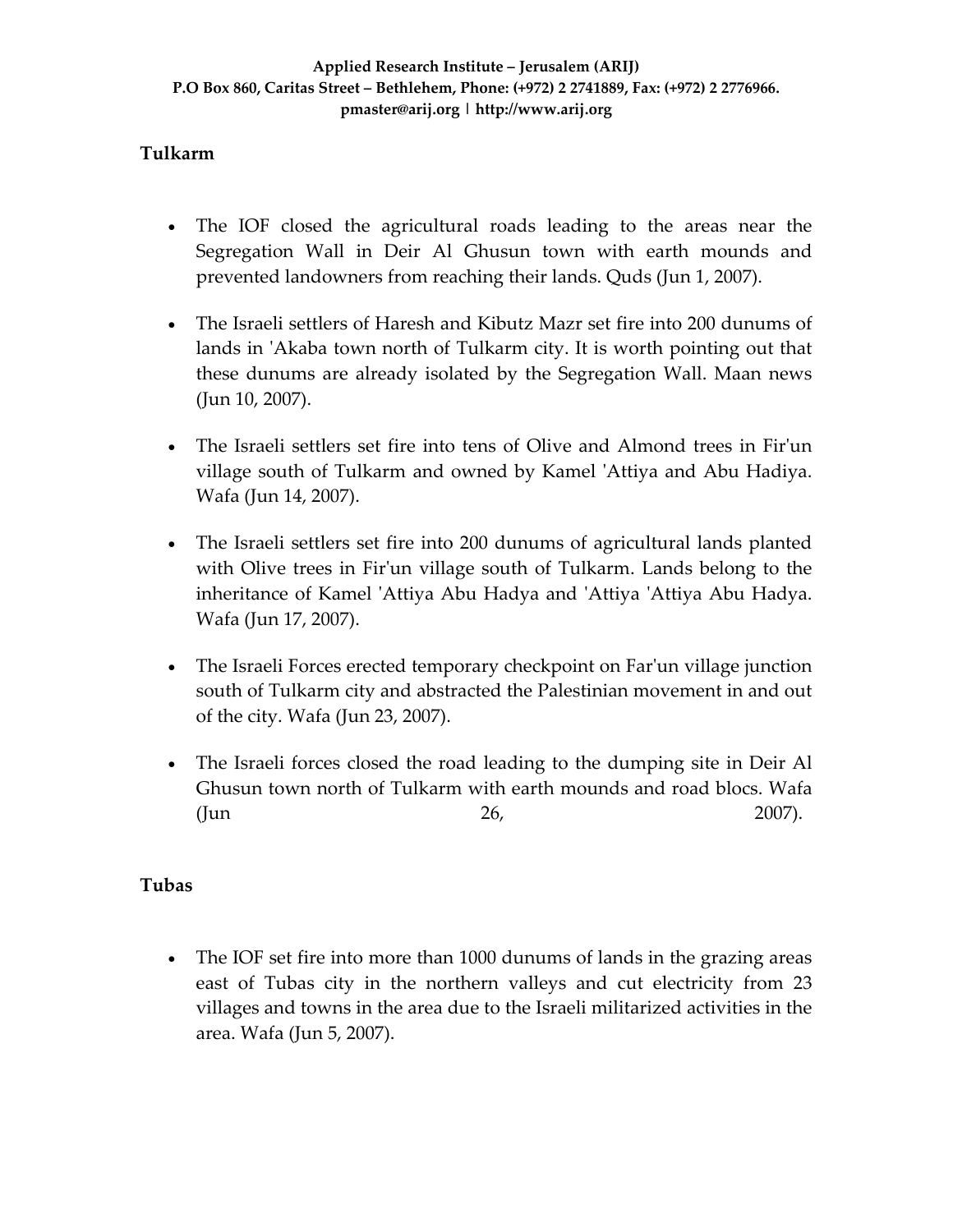- The Israeli Forces imprisoned more than forty of Palestinian workers inside small room on an Israeli checkpoint near the valleys area north of the West Bank . Wafa (Jun 10, 2007).
- For the second week on row that IOF continued their militarized activities in Al Sefouh area east of Tubas. Wafa (Jun 13, 2007).
- The Israeli Forces erected temporary checkpoint on the main road south of Tubas city and detained Palestinian cars for hours. Wafa (Jun 16, 2007).
- The Israeli settlers of Rotem hedged vast areas of agricultural lands in Wadi Al Maleh area in the northern valleys with barbed wires in an attempt to attach lands to the settlement borders. Quds (Jun 22, 2007).
- The IOF closed Al Hamra checkpoint in the valleys and prevented the Palestinian access. Wafa (Jun 25, 2007).
- The Israeli Forces staged into Tubas city and surrounded the Palestinian police headquarter in the southern neighborhood. In addition the IOF also erected temporary checkpoint on the road connecting Tubas city with Tamun. Wafa (Jun 27, 2007).

## **Gaza**

- The Israeli forces shelled a residential target in Al Satr Al Gharbi area north of Khan Yunis city. Wafa (Jun 1, 2007).
- The Israeli bulldozers staged into the east of 'Izbat 'Abed Rabou in Jabalya camp and north of Beit Lahya and razed agricultural lands. Quds (Jun 1, 2007).
- The IOF staged into Sufa passage southeast of the Strip and took over the houses of Mu'amar and 'Ashour families turning them into military barracks. Whereby, the Israeli bulldozers razed lands planted with Vegetables and fruitful trees owned by Abu ʹAmar Al Zaʹanin in Al Farta area, causing losses and damages and completely demolished two houses and caused damages to seven others. Quds & Al Ayam (Jun 5, 2007).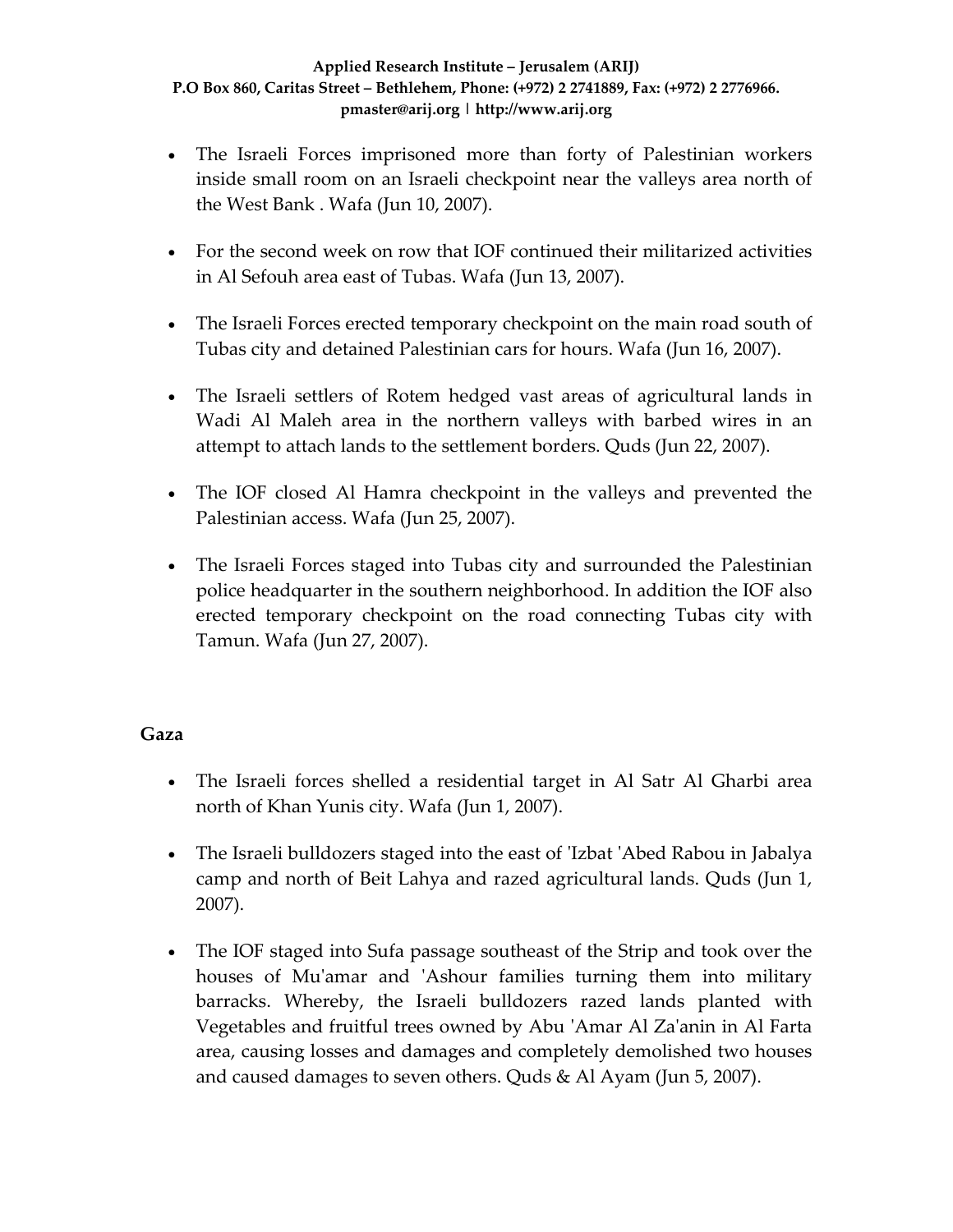- The Israeli bulldozers razed about 50 dunums of agricultural lands in Sufa area and destroyed all water, electronic and sewage networks. Quds (Jun 6, 2007).
- The Israeli authorities and for the fifth day on row closed Al 'Awda passage in Rafah. Al Ayam (Jun 6, 2007).
- The Israeli Forces set fire into vast areas of lands planted with forest trees northeast of Beit Hanun town. Al Ayam (Jun 8, 2007).
- The Israeli bulldozers invaded east of Rafah city south of the Strip, took over three houses transferring them into military posts and razed agricultural lands. Wafa (Jun 9, 2007).
- The IOF destroyed a lethal workshop owned by Al Namnam family in Al Sheikh Radwan neighborhood north of Gaza city and caused damages to the nearby houses. Wafa (Jun 10, 2007).
- The Israeli Forces penetrated into Al Nahda neighborhood searched Palestinian houses owned by Abu Sneineh, Abu Al Rus and Al 'Arja families in the time the Israeli bulldozers razed vast areas of agricultural lands. Quds (Jun 10, 2007).
- The Israeli bulldozers penetrated into the east of Deir El Balah city searched houses and razed agricultural lands. Quds (Jun 16, 2007).
- The Israeli bulldozers razed 12 dunums of lands planted with Vegetables in Al Qarara village south of the Gaza Strip. Quds (Jun 22, 2007).
- The Mayor of Gaza Municipality Dr. Majed Abu Ramadan assured that the losses of the Municipality due to the Israeli practices in the area since 2004 until today reached to \$ 30 millions. Quds (Jun 24, 2007).
- The Israeli bulldozers staged and under heavy barrage of gunfire into Al Nahda neighborhood east of Rafah city and razed vast areas of agricultural lands and erected earth mounds in the area. Quds (Jun 24, 2007).
- An Israeli old new plan to erect 1.5 kilometers width security zone alongside the Palestinian borders in the Gaza Strip. Arabs48 (Jun 28, 2007).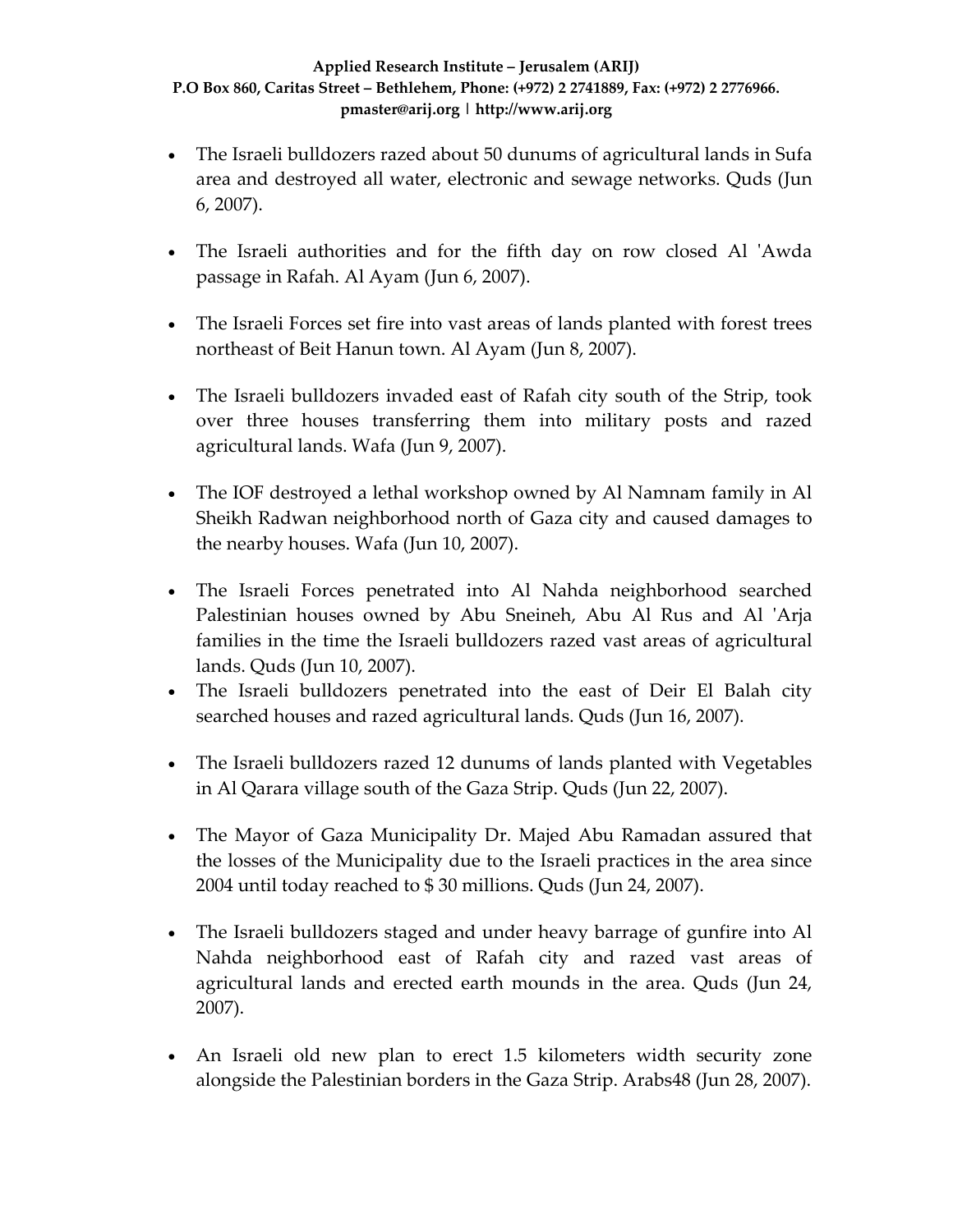• The IOF destroyed a lethal workshop in Salah El Din Street in Al Maghazi camp. Wafa (Jun 30, 2007).

### **Others**

- The Mayor of Jerusalem liplenski and the Israeli minster of transportation decided to specialize NIS 160 millions to make a better infrastructure for the roads and in east Jerusalem and they also agreed on constructing new highway to enter to Jerusalem city from road #1. Quds (Jun 2, 2007).
- The Right-wing activists and settlers plan to hold a mass rally next week with the armyʹs permission in Homesh – the dismantled settlement in the West Bank . The Yesha Council has taken the unusual step of calling for the rebuilding of evacuated settlements in the West Bank and Gaza.Haaretz (Jun 4, 2007).
- The Israeli Forces demolished four houses owned by Sabri Suleiman Abu Ghanema, Ibrahim Suleiman Abu Ghanema and Zayed Hussein Abu Ghanema in Khashm Zena village in the Negev . It is worth pointing out that each house has an area of 120 m². Wafa (Jun 6, 2007).
- The Israeli committee Amna is currently constructing 130 housing units in the settlements of the West Bank: 30 settlements in Allon near Jerusalem and 100 units in the settlements of Yaker, Rebaba and Karne Shomron. Arabs48 (Jun 6, 2007).
- The Israeli Ministry of interior and yourahim municipality issued 16 notices to demolish houses owned by Zanun family in Rakhma village in the Negev . Wafa (Jun 11, 2007).
- The Israeli bulldozers demolished the three-storey house of Ahmad Al ʹEbra in Al Jawaresh neighborhood in Al Ramleh city claiming that the house was built without permits. Wafa (Jun 12, 2007).
- The Israeli bulldozers demolished two houses owned by Muhammad 'Ali Tarabin Al Saneʹ in the Negev for not being licensed. Arabs48 (Jun 13, 2007).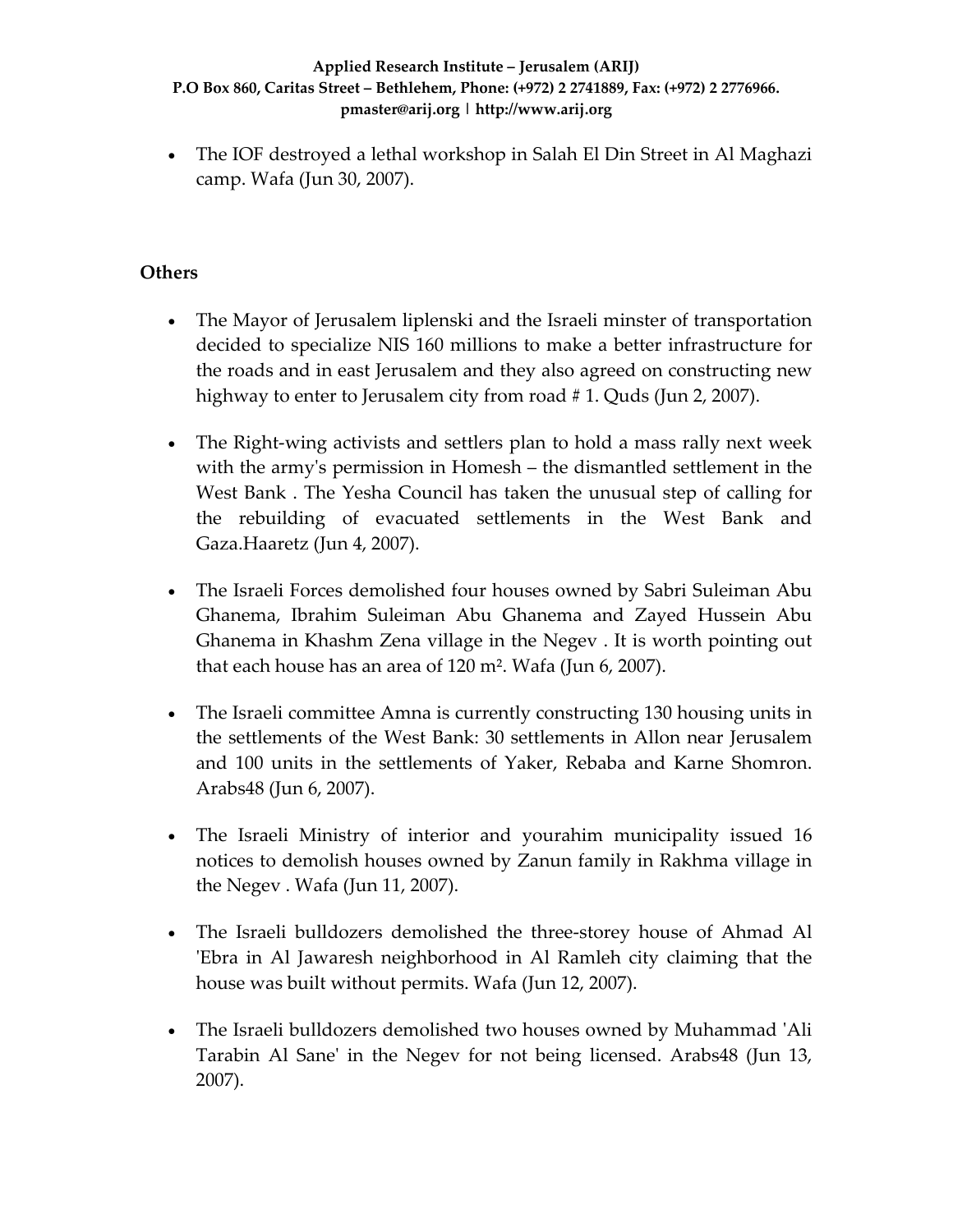- The Israeli Forces and by force evacuated the villagers of 'Attira village in the Negev and demolished their houses, claming that they are living on lands owned by the Israeli authorities. Wafa (Jun 25, 2007).
- The Israeli settlers in the agricultural town Moshav "Ner Tzvi" constructed a concrete fence separating them from the Arabic neighborhood "Bardies" Shneir" in Lud city. Quds (Jun 26, 2007).
- The Israeli authorities are planning to construct 140 housing units near the Dead Sea in order to encourage settlers to settle in the area by giving each family a free land to construct their homes on them. In addition the Israeli authorities are constructing similar projects in the northern areas in Ras Al Naqura. Quds (Jun 26, 2007).
- The IOF demolished 25 Palestinian houses in Umm AL Hayran village in the Negev and confiscated properties. Maan news (Jun 27, 2007).
- Prime Minister Ehud Olmert is planning to initiate the evacuation of illegal outposts in the West Bank in the coming months. Haaretz (Jun 28, 2007).

| District                 | Land<br>Confiscated Threatened<br>(Dunum) | Land<br>(Dunum) | Uprooted Houses<br>Trees | Demolished     | Houses<br>Threatened<br>$\circ$ f<br>Demolition |
|--------------------------|-------------------------------------------|-----------------|--------------------------|----------------|-------------------------------------------------|
| Bethlehem <sup>1</sup> 0 |                                           | 0               | 420                      | $\theta$       | 0                                               |
| Jerusalem                | 6                                         | $\overline{0}$  | 0                        | 5              | 1                                               |
| Jenin                    | 0                                         | $\overline{0}$  | 5500                     | $\overline{0}$ | 0                                               |
| Tulkarm                  | $\theta$                                  | $\overline{0}$  | 4000                     | $\theta$       | 0                                               |
| Ramallah                 | $\theta$                                  | $\overline{0}$  | 0                        | $\theta$       | $\theta$                                        |
| <b>Nablus</b>            | $\theta$                                  | $\overline{0}$  | 10                       | $\overline{2}$ | 0                                               |
| Salfit                   | $\theta$                                  | $\overline{0}$  | 100                      | $\overline{0}$ | 7                                               |
| Jericho                  | $\theta$                                  | $\theta$        | 0                        | 0              | $\Omega$                                        |
| Gaza                     | 62                                        | $\overline{0}$  | $\theta$                 | $\overline{2}$ | $\theta$                                        |
| Qalqilyia                | $\theta$                                  | 0               | $\Omega$                 | 0              | 0                                               |